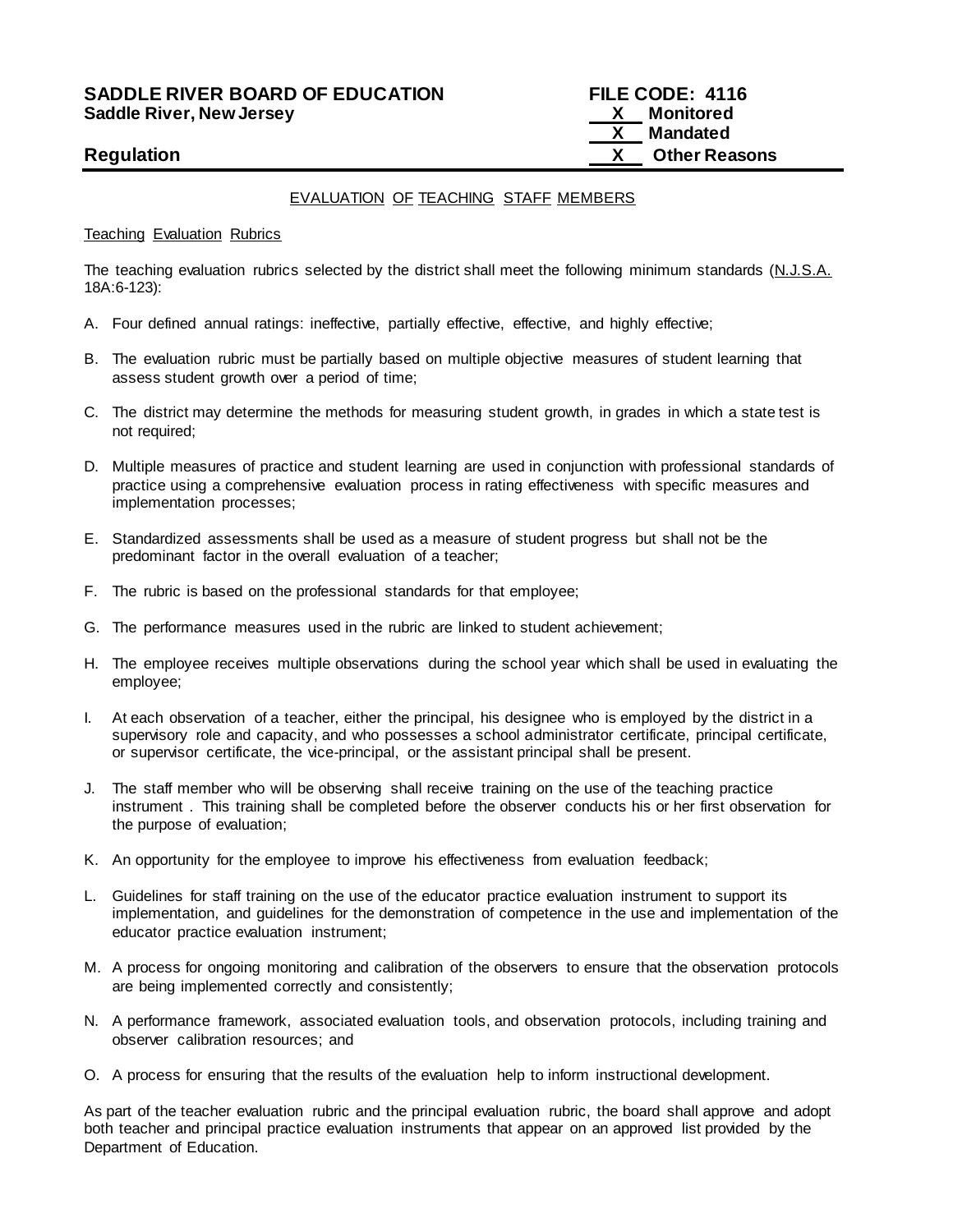# TEACHER EVALUATION (regulation continued)

The board may select a rubric that is not on the approved list and submit the rubric to the Commissioner for approval. All evaluation rubrics for teaching staff members shall be submitted to the Commissioner by June 1 for approval by August 1 of each year (N.J.A.C. 6A:10-2.1c).

### Measurements of the Teacher Evaluation Rubric

The measurements of the teacher evaluation rubric shall be used to calculate a summative rating for all teaching staff members. The summative rating is the overall evaluation score derived from the evaluation scores of the following measures:

- A. Measures of student achievement:
	- a. Median student growth percentile for teachers who teach at least one course or group within a course that falls within a standardized-tested grade or subject; and
	- b. Student growth objectives for all teachers developed in consultation with their principal of his or her designee.
- B. Measures of teacher practice determined through a teacher practice instrument and based on the required observation, and other measures,

#### Student Growth Percentile

The student growth percentile (SGP) is specific metric for measuring individual student progress on Statewide assessments by tracking how much a student's test scores have changed relative to other students Statewide with similar scores in previous years.

An SGP score compares a student's academic growth on the New Jersey statewide assessment measure (NJASK and starting 2014 PARCC) from one year to the next to the growth made by that student's academic peers (students from around the state with similar test score histories).

Students receive a proficiency measure (partially proficient, proficient, advanced proficient). This measure compares the student to all students that have taken that grade level assessment in the state. The SGP is a subset of this group. It compares the student only with other students who share a similar performance record.

The SGP is able to distinguish high growth from low growth at any scale score. A student may be below proficiency in math or LAL, but he or she could earn a high SGP score showing that the student is achieving more academic growth compared to other students who share a similar proficiency rating his tory. The SGP combined with other evidence gathered as part of AchieveNJ, signals that the teacher's instruction and/or principal's leadership are helping that child catch up.

For more information go to [www.state.nj.us/education/AchieveNJ/teacher/](http://www.state.nj.us/education/AchieveNJ/teacher/percentile.shtml)**percentile**.shtml

### **Student Growth Objectives**

Student growth objectives (SGO) shall be assigned to teaching staff members who teach at least one course or group within a course that falls within a standardized-tested grade or subject. Student growth objectives shall be specific and measurable, based on available student learning data, aligned to the Core Curriculum Content Standards and based on growth and/or achievement. For teachers who teach subjects or grades not covered by the Core Curriculum Content Standards, student growth objectives shall align to standards adopted or endorsed, by the State Board.

Student growth objectives shall be developed and measured according to the following procedures:

- A. The superintendent shall determine the number of required student growth objectives for teachers, including teachers with a student growth percentile:
	- 1. A teacher with a student growth percentile shall have at least one and not more than four student